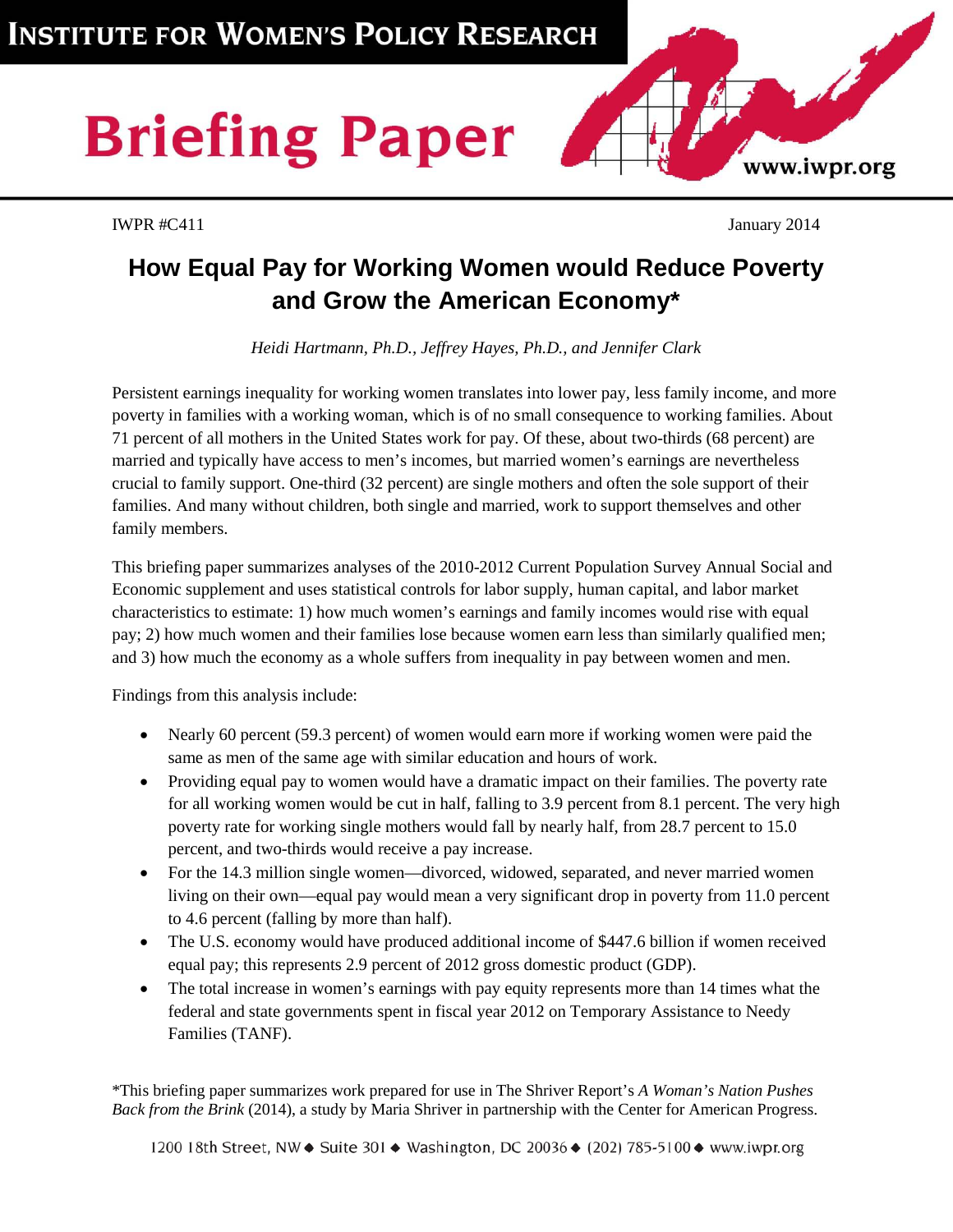#### **Pay Inequality Stifles Growth of the U.S. Economy**

Table 1 shows women's annual earnings, hours worked, annual family incomes, and poverty rates for all women workers aged 18 and older. Nearly 60 percent (59.3 percent) of women would earn more if working women were paid the same as comparable men. Overall, average earnings for women would increase from \$36,129 to \$42,380 or \$6,251 (17.3 percent) annually if women were compensated for their labor supply and human capital the same way as men in their regional labor markets. The poverty rate would be cut in half, falling to 3.9 percent from 8.1 percent among working women.

The U.S. economy would have produced income of \$447.6 billion more if women received equal pay; this represents 2.9 percent of 2012 gross domestic product.<sup>1</sup> The total increase in women's earnings under a regime of pay equity represents more than 14 times what the Federal and state governments spent in fiscal year 2012 on Temporary Assistance to Needy Families.<sup>2</sup>

The failure to pay women fairly results in the misallocation of human capital and contributes to women working at less productive pursuits than they otherwise would, thus holding back economic growth. For this reason, the estimate of the growth in GDP if women were paid equally with comparable men is very likely an underestimate, since women's work hours, educational achievement, or occupational attainment were not increased, as they almost surely would be if women received pay equal to that of comparable men.

| Table 1. Mean Annual Earnings, Mean Family Income, and Poverty Rates if |
|-------------------------------------------------------------------------|
| Working Women Earned the Same as Comparable Men, 2009-2011 Average, in  |
| 2012 Dollars                                                            |

|                                                                                                                | <b>All Working Women</b>                 |
|----------------------------------------------------------------------------------------------------------------|------------------------------------------|
| <b>Population Size</b>                                                                                         | 71,597,123                               |
| <b>Annual Hours Worked</b>                                                                                     | 1,707                                    |
| Women's Annual Earnings<br>Current<br>After Pay Adjustment<br>Percent Adjusted<br>Average Increase (inc. zero) | \$36,129<br>\$42,380<br>59.3%<br>\$6,251 |
| Percent Increase                                                                                               | 17.3%                                    |
| <b>Annual Family Income</b><br>Current                                                                         | \$84,909                                 |
| After Pay Adjustment                                                                                           | \$91,987                                 |
| Total Income Gains (\$billions)<br>Increase in Income as Percentage of 2012                                    | \$447.6                                  |
| GDP                                                                                                            | 2.9%                                     |
| <b>Poverty Rate</b>                                                                                            |                                          |
| Current                                                                                                        | 8.1%                                     |
| After Pay Adjustment                                                                                           | 3.9%                                     |

Source: Institute for Women's Policy Research calculations based on the Current Population Survey Annual Social and Economic supplements, 2010-2012, for calendar years 2009-2011; all in 2012 dollars.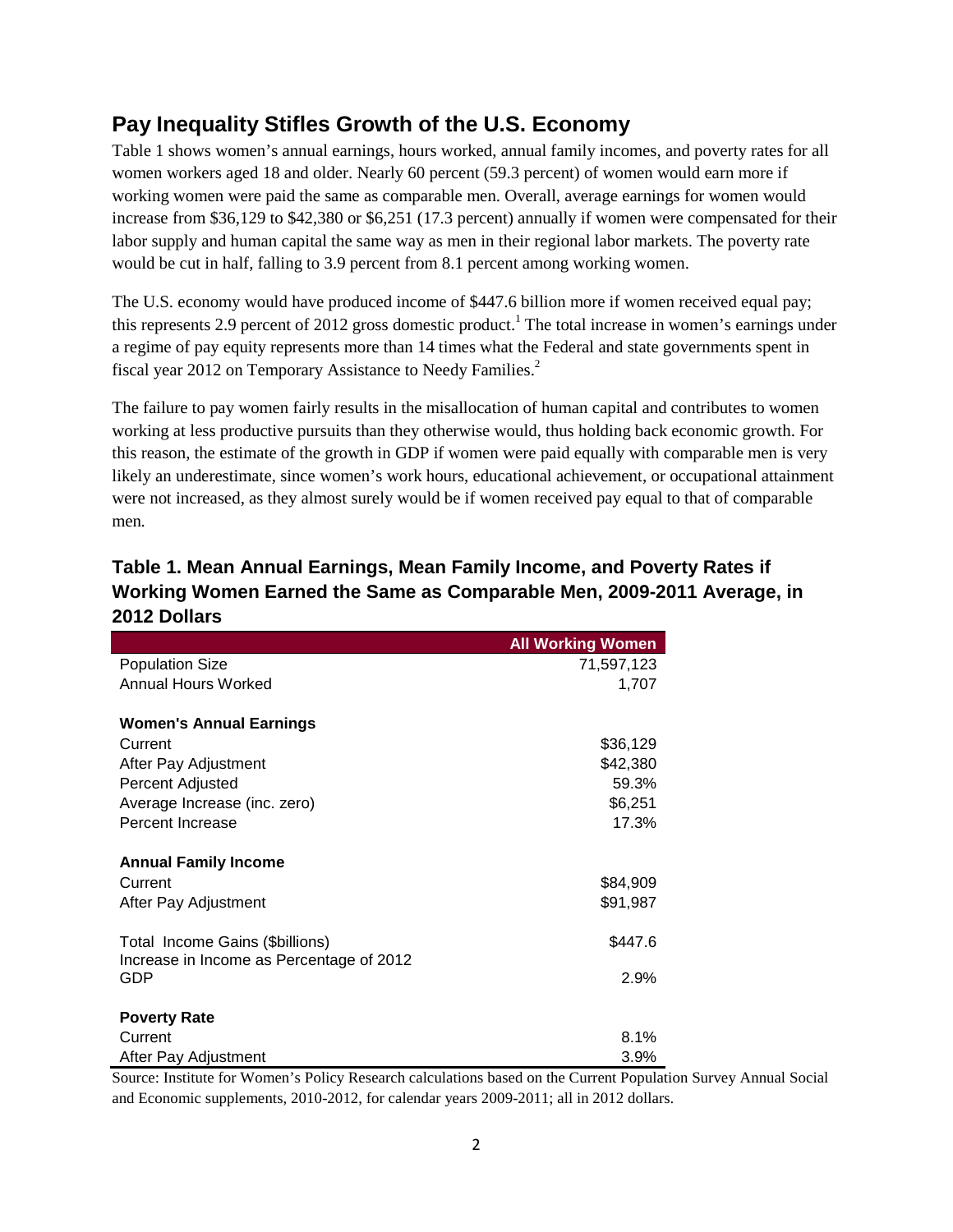### **Pay Inequality Contributes to Lower Family Income and Increased Poverty among Families with a Working Woman**

Table 2 shows women's annual earnings, hours worked, annual family incomes, and poverty rates in three different types of families with women workers classified according to the status of the family head or spouse: 1) married working women aged 18 and older, 2) working single mothers aged 18 and older, and 3) self-supporting single women aged 25 and older. Single women—never married, divorced, separated and widowed—are limited to those who live alone; these women are clearly dependent on their own earnings and for them it is easy to calculate household income. Many other single women live in a variety of household formations—and also suffer from wage discrimination—but it is more difficult to determine the relevant household income for complex households, whose members may or may not pool income with each other.

#### **Table 2. Mean Annual Earnings, Mean Family Income, and Poverty Rates for Selected Family Types if Working Women Earned the Same as Comparable Men, 2009-2011 Average, in 2012 Dollars**

|                                                                                                                                                                | <b>Families Headed By a Working Woman Who Is:</b> |                                                 |                                                  |
|----------------------------------------------------------------------------------------------------------------------------------------------------------------|---------------------------------------------------|-------------------------------------------------|--------------------------------------------------|
|                                                                                                                                                                | <b>Single Mother</b>                              | <b>Single, Living</b><br>on Own                 | <b>Married</b>                                   |
| <b>Number of Families</b>                                                                                                                                      | 6,903,310                                         | 14,325,345                                      | 36,200,633                                       |
| Annual Hours Worked by Women                                                                                                                                   | 1,776                                             | 1,791                                           | 1,861                                            |
| Number of Women Workers                                                                                                                                        | 1.1                                               | 1.0                                             | 1.1                                              |
| <b>Annual Family Income</b><br>Current<br>After Pay Adjustment<br>Percent with Increase<br>Increase per Family (including zeros)<br>Average Increase (Percent) | \$39,731<br>\$46,429<br>67%<br>\$6,698<br>16.9%   | \$43,425<br>\$49,309<br>56%<br>\$5,884<br>13.6% | \$112,177<br>\$118,953<br>58%<br>\$6,776<br>6.0% |
| Total Family Income Gains (\$billions)                                                                                                                         | \$46.2                                            | \$84.3                                          | \$245.3                                          |
| <b>Poverty Rate</b>                                                                                                                                            |                                                   |                                                 |                                                  |
| Current                                                                                                                                                        | 28.7%                                             | 11.0%                                           | 2.4%                                             |
| After Pay Adjustment                                                                                                                                           | 15.0%                                             | 4.6%                                            | 1.1%                                             |

Source: Institute for Women's Policy Research calculations based on the Current Population Survey Annual Social and Economic supplements, 2010-2012, for calendar years 2009-2011; all in 2012 dollars.

Table 2 reflects gains to family incomes and reductions in poverty rates that would result from boosting women's pay to that of comparable men.<sup>3</sup> Estimated additional income for the average family of each type is calculated from the earnings gains working women would enjoy if they earned as much as men who work the same number of hours, are the same age, have the same educational attainment and urban/rural status and live in the same region of the country. As shown in the table and reflected in Figure 1, raising women's pay would have dramatic impacts on their families: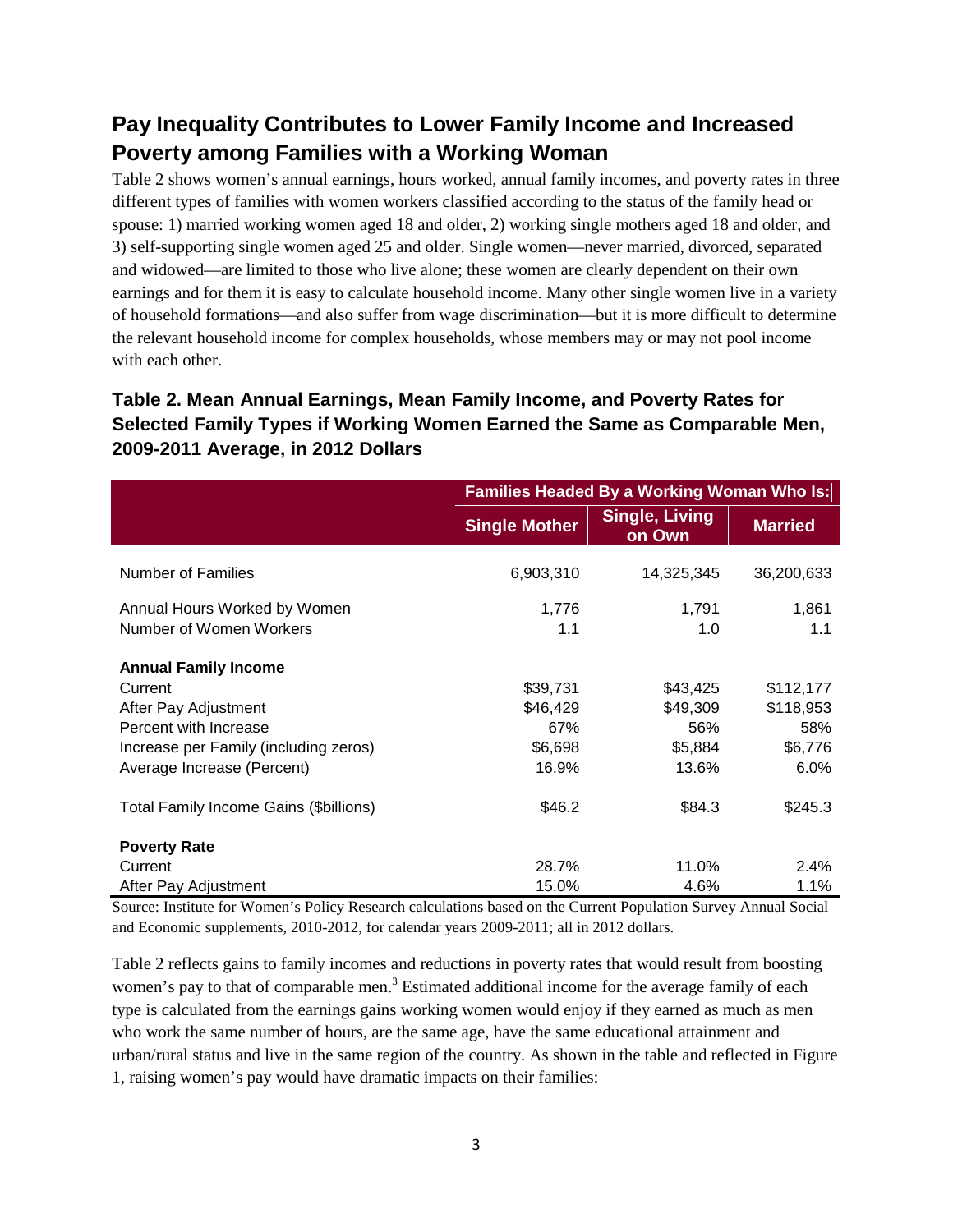- Paying women in the **36.2 million families headed by married women** the same as comparable men would increase incomes for married couples by 6.0 percent. This translates into an average of \$6,776 per year for each family and a total of \$245.3 billion nationwide. Poverty rates would fall by more than half, from 2.4 percent to 1.1 percent.
- If the **6.9 million single mothers** earned as much as comparable men, their annual family incomes would increase \$6,698, on average, or nearly 17 percent. Two-thirds would receive a pay increase. Total income gains for this group of families amounts to \$46.2 billion, and the very high poverty rate for families headed by working single mothers would fall by nearly half, from 28.7 percent to 15.0 percent.
- The **14.3 million single women** living independently of other family members, including divorced, widowed, separated, and never married women, would earn a total of \$84.3 billion more if they were paid the same as comparable men. These single working women each would earn \$5,884 more per year. Single women would also experience a very significant drop in poverty -- from 11.0 percent to 4.6 percent, a fall of more than half.

#### **Figure 1. Equal Pay Would Reduce Poverty by Half for Families with a Working Woman**



**Current Poverty Rate and Estimated Rate if Women Earned the Same as Comparable Men**

## **Progress on Closing the Gender Wage Gap Has Stalled**

As the analyses reported above show, paying working women the wages of comparable men would increase individual earnings and family incomes and dramatically cut poverty—by half overall for all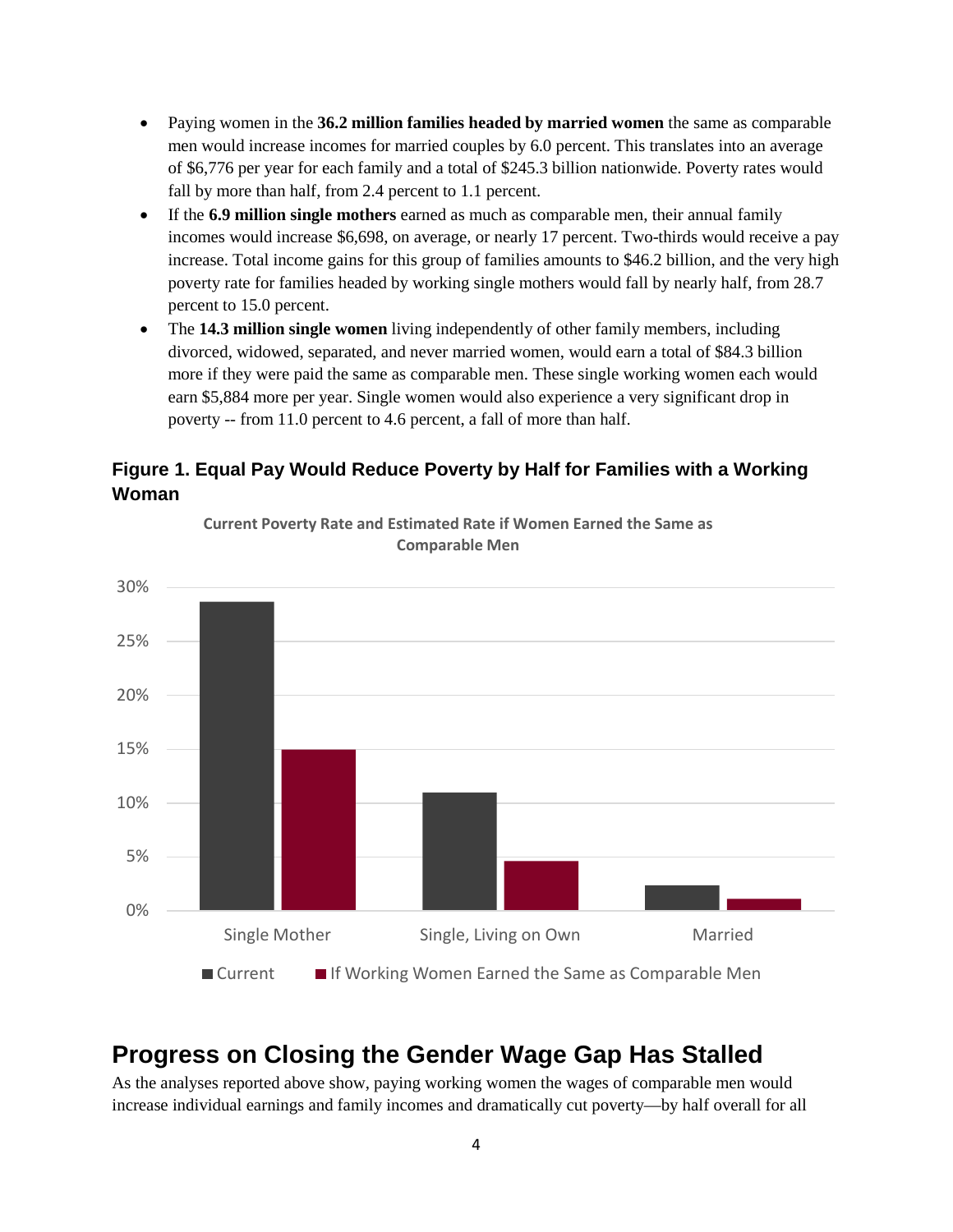working women and for most family types with a working woman. In single mother families, poverty would be cut by near half. Yet, the gender wage gap is at the same level—77 percent—as it was in 2002.<sup>4</sup> If trends of the past five decades are projected forward, it will take almost another five decades—until 2058—for women to reach pay equity.<sup>5</sup> Women, on average, earn less than men in virtually every single occupation for which there is sufficient earnings data for both men and women to calculate an earnings ratio.<sup>6</sup>

According to results from the IWPR/Rockefeller Survey of Economic Security, nearly half of all workers nationally are either contractually forbidden or strongly discouraged from discussing their pay with their colleagues.7 Such pay secrecy makes it difficult for women and men to find out whether they are paid fairly and undermines attempts to reduce the gender wage gap. The gender wage gap in the federal government—with high levels of pay transparency—is only 11 percent. <sup>8</sup> Greater pay transparency, along with strengthened enforcement of U.S. EEO laws, a higher minimum wage, more collective bargaining, and better family friendly policies, such as paid family leave, would go a significant way towards ensuring that working women are paid fairly and are better able to support their families.

#### **Notes**

<sup>1</sup> According to the U.S. Department of Commerce Bureau of Economic Analysis (June 6, 2013) GDP by state, in 2012 the U.S. gross domestic product (GDP) was \$15,566.1 billion. This values may differ from the National Income and Product Account (NIPA) values because of revisions to the NIPA values as well as the GDP-by-state accounts excluding Federal military and civilian activity located overseas that cannot be attributed to a particular state.

 $2$  Total Federal TANF and State Maintenance of Effort (MOE) Expenditures were \$31.4 billion in fiscal year 2012.

<sup>3</sup> IWPR researchers use annual earnings and employment information reported in the Current Population Survey Annual Social and Economic supplement (CPS-ASEC) for the years 2010-2012 to estimate women's and men's earnings. For a more detailed discussion of the methodology used for this analysis, please see the Technical Appendix.

 $4$  Ariane Hegewisch and Claudia Williams. 2013. "The Gender Wage Gap: 2012." IWPR Publication #C350 (Updated September 2013) Washington, DC: Institute for Women's Policy Research.

 $\langle$ http://www.iwpr.org/publications/pubs/the-gender-wage-gap-2012-1/ $>$  (accessed January 10, 2014) <sup>5</sup> Jeffrey Hayes. 2013. "Gender Wage Gap Projected to Close in Year 2058: Most Women Working Today Will Not See Equal Pay during their Working Lives." IWPR Publication #Q004 (Updated September 2013). Washington, DC: Institute for Women's Policy Research. <http://www.iwpr.org/publications/pubs/genderwage-gap-projected-to-close-in-year-2058-most-women-working-today-will-not-see-equal-pay-during-theirworking-lives> (accessed January 10, 2014)

<sup>6</sup> Ariane Hegewisch and Maxwell Matite. 2013. "The Gender Wage Gap by Occupation." IWPR Publication #C350a (Updated April 2013). Washington, DC: Institute for Women's Policy Research.

<http://www.iwpr.org/publications/pubs/the-gender-wage-gap-by-occupation-2> (accessed January 10, 2014) 7 Jeffrey Hayes and Heidi Hartmann. 2011. *Women and Men Living on the Edge: Economic Insecurity After the Great Recession.* IWPR Publication #C386. Washington, DC: Institute for Women's Policy Research.

 $\langle$ http://www.iwpr.org/publications/pubs/women-and-men-living-on-the-edge-economic-insecurity-after-thegreat-recession> (accessed January 10, 2014)

<sup>8</sup> Ariane Hegewisch, Claudia Williams, and Robert Drago. 2011. "Pay Secrecy and Wage Discrimination." IWPR Publication #C382. Washington, DC: Institute for Women's Policy Research.

<http://www.iwpr.org/publications/pubs/pay-secrecy-and-wage-discrimination> (accessed January, 10, 2014)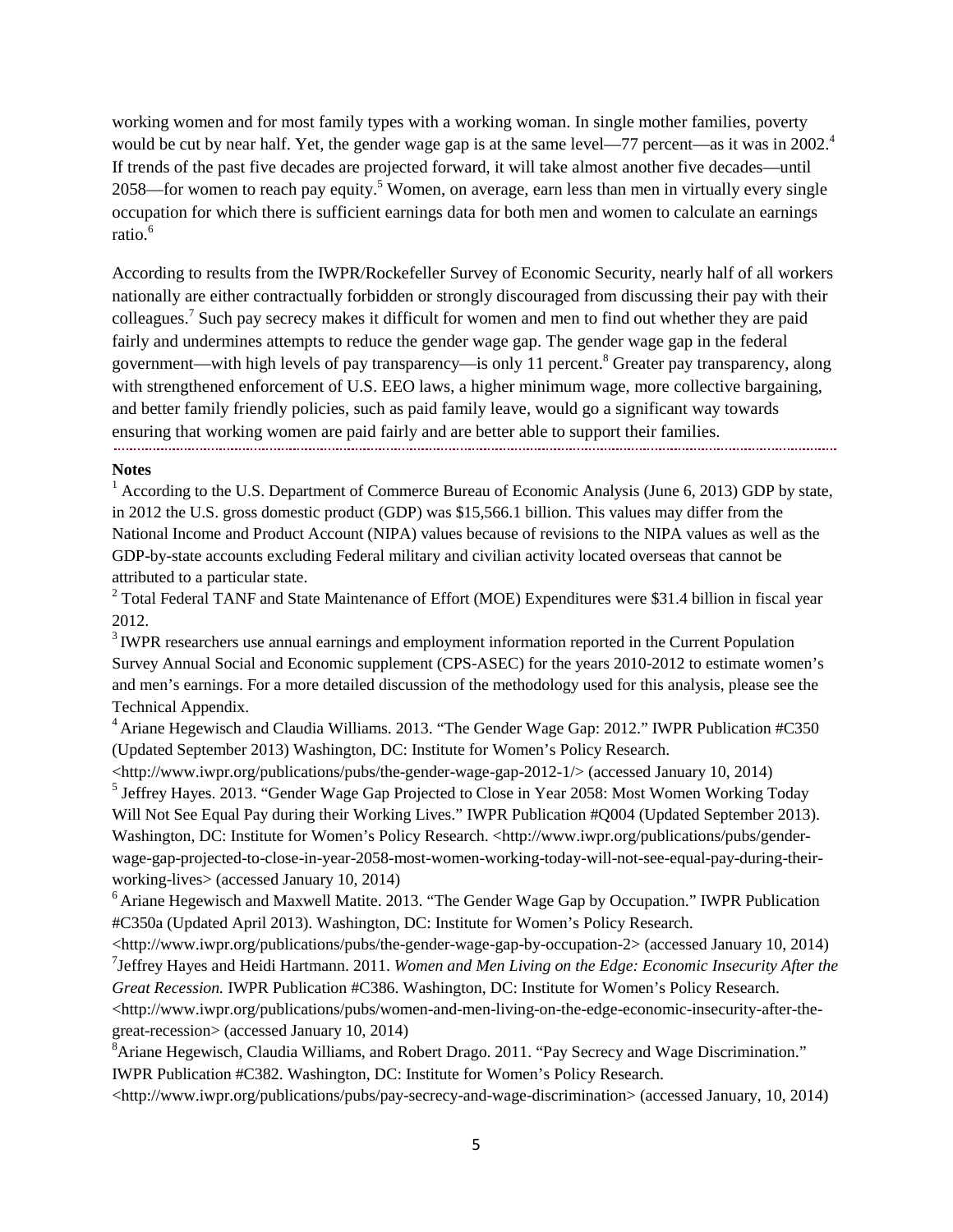## **Technical Appendix**

This study updates a more refined measure of labor market discrimination on gender wage gaps.<sup>1</sup> Using the 2010-2012 Current Population Survey Annual Social and Economic supplement (CPS-ASEC), the analysis of women's and family earnings gains is based on a model that predicts women's earnings as if they were not subject to wage inequality. In this model, we control for many factors that contribute to wage differences and account for a portion of the wage gap and then correct women's earnings as if the unexplained portion of the wage gap in this analysis did not exist.

An ordinary least squares (OLS) model is employed that controls for the differences between men and women in age, education, annual hours of work, metropolitan residence, and region of the country. The dependent variable is the natural log of annual earnings. The variables for age and age squared are included as proxies for work experience, since specific information about work experience is not available in the CPS-ASEC. This is a more realistic assumption for men than for women because at any given age men typically have spent more years in the workforce and fewer years out of the workplace. Use of this experience variable (for lack of a better one in this data set) tends to overstate their earnings losses relative to comparable men (they may be less comparable than the data indicate). On the other hand, including variables such as education and hours of work, which may themselves be affected by labor market discrimination against women (causing them to invest less in human capital and work less than they otherwise would) tends to understate their true earnings losses relative to men.

In this model, men's earnings are predicted based on a sample of men aged 18 or older with positive earnings and positive hours of work during the previous year. Since a key component of the analysis is the contribution of women's earnings to family income and the resulting changes in family poverty rates if women's earnings were not subject to discrimination, the sample of men is restricted to those who earn at or below the 90<sup>th</sup> percentile of men's annual earnings, or \$105,291 in 2012 dollars. This selection assures that the predicted earnings for those at middle or lower income levels are not upwardly biased by the few high earners in the sample. Poverty rates are calculated using preliminary poverty thresholds for 2012 adjusted for family size provided by the U.S. Bureau of the Census.

Women's earnings are predicted using the coefficients from the men's earnings equation (this method assumes that women retain their own human capital but are rewarded at the same rates as men would be) and calculated only for the actual hours that women worked during the year. The average earnings estimates include only those predicted to have positive earnings adjustments. Those with reduced predicted earnings are assigned their actual earnings during the year.

The model is used to estimate women's earnings in the absence of gender-based wage inequality. The control variables for marital status and the presence of children younger than 18 are explicitly excluded since these characteristics are often linked to gender-based discrimination. For instance, higher earnings are typically predicted by researchers for men who are married, but lower earnings are typically predicted for married women. Likewise, the presence of children often predicts lower earnings for women but does not have a significant effect for men (or in some studies, increases their earnings).

#### **Note**

<sup>1</sup> Heidi Hartmann, Katherine Allen, Christine Owens. 1999. *Equal Pay for Working Families: National and State Data on the Pay Gap and Its Costs.* IWPR Publication #C343. Washington, DC: Institute for Women's Policy Research and the AFL-CIO. <http://www.iwpr.org/publications/pubs/equal-pay-for-working-families-2> (accessed January 10, 2014)